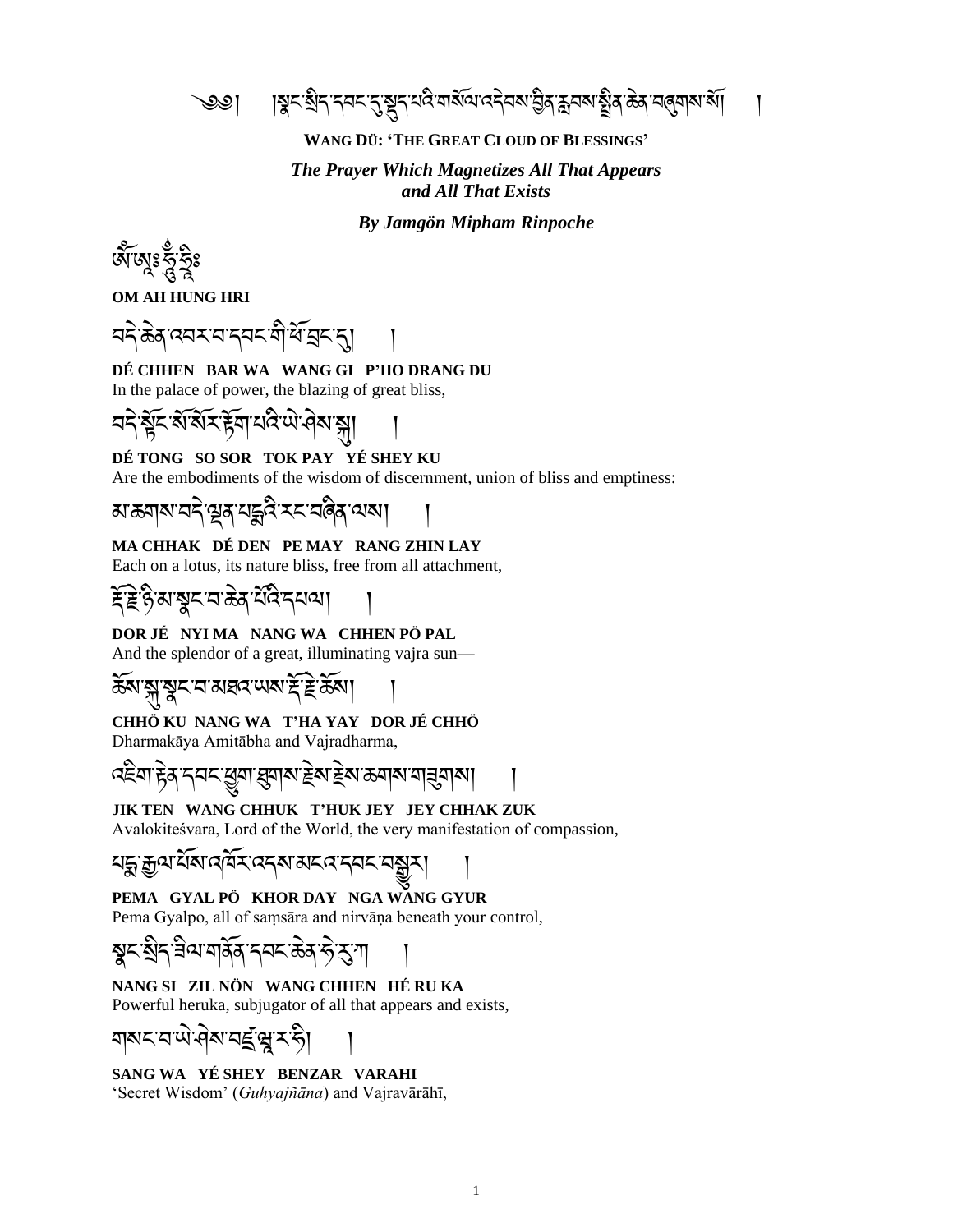བདེ་མཆོག་འདོད་པའྲི་རྒྱལ་པོ་བདེ་ཆེན་གཏེར། །

## **DEM CHHOK DÖ PAY GYAL PO DÉ CHHEN TER**

Döpé Gyalpo, King of Desire, ecstasy supreme, source of the wisdom of great bliss,

ষাঝ<mark>ুমাষ্</mark>ক্ৰীৰ্মুবি<sup>:</sup>ਘੈবাৰ্শ্ৰিশাইন'ৰী ।

## **MA LÜ KYÉ GÜ YI T'HROK RIK JÉ MA**

Kurukullé, who captivates the mind of every living being without exception,

མཆོག་ཐུན་ཕག་རྒྱའྲི་དབང་ཕྱུག་བདེ་སོང་གར། །

#### **CHHOK T'HUN CHHAK GYAY WANG CHHUK DÉ TONG GAR**

Masters and mistresses of supreme and ordinary mudrās, dancing in bliss and emptiness,

དབང་མཛད་རོ་རེ་དཔའ་བོ་ཌ ཀྲིའྲི་ཚོགས། །

## **WANG DZAY DOR JÉ PA WO DA KI TSHOK**

Hosts of vajra ḍākas and ḍākinīs attract and magnetize.

སྣང་སོང་མཉམ་པ་ཆེན་པོའྲི་ངང་ཉྲིད་དུ། །

#### **NANG TONG NYAM PA CHHEN PÖ NGANG NYI DU**

Remaining always within the state of great equality of appearance and emptiness,

རོ་རེ་སྡུ་ཡྲི་གར་གྲིས་སྲིད་གསུམ་གཡོ། །

#### **DOR JÉ KU YI GAR GYIY SI SUM YO**

With the dance of your vajra body, you cause the three planes of existence to tremble;

འགག་མེད་གསུང་གྲི་བཞད་སྒྲས་ཁམས་གསུམ་འགུགས། །

## **GAK MÉ SUNG GI ZHAY DRAY KHAM SUM GUK**

With the sound of your laughter, your unceasing enlightened speech, you draw in the three worlds;

$$
\widetilde{\mathcal{A}}\widetilde{\mathcal{A}}\widetilde{\mathcal{A}}\widetilde{\mathcal{A}}\widetilde{\mathcal{A}}\widetilde{\mathcal{A}}\widetilde{\mathcal{A}}\widetilde{\mathcal{A}}\widetilde{\mathcal{A}}\widetilde{\mathcal{A}}\widetilde{\mathcal{A}}\widetilde{\mathcal{A}}\widetilde{\mathcal{A}}\widetilde{\mathcal{A}}\widetilde{\mathcal{A}}\widetilde{\mathcal{A}}\widetilde{\mathcal{A}}\widetilde{\mathcal{A}}\widetilde{\mathcal{A}}\widetilde{\mathcal{A}}\widetilde{\mathcal{A}}\widetilde{\mathcal{A}}\widetilde{\mathcal{A}}\widetilde{\mathcal{A}}\widetilde{\mathcal{A}}\widetilde{\mathcal{A}}\widetilde{\mathcal{A}}\widetilde{\mathcal{A}}\widetilde{\mathcal{A}}\widetilde{\mathcal{A}}\widetilde{\mathcal{A}}\widetilde{\mathcal{A}}\widetilde{\mathcal{A}}\widetilde{\mathcal{A}}\widetilde{\mathcal{A}}\widetilde{\mathcal{A}}\widetilde{\mathcal{A}}\widetilde{\mathcal{A}}\widetilde{\mathcal{A}}\widetilde{\mathcal{A}}\widetilde{\mathcal{A}}\widetilde{\mathcal{A}}\widetilde{\mathcal{A}}\widetilde{\mathcal{A}}\widetilde{\mathcal{A}}\widetilde{\mathcal{A}}\widetilde{\mathcal{A}}\widetilde{\mathcal{A}}\widetilde{\mathcal{A}}\widetilde{\mathcal{A}}\widetilde{\mathcal{A}}\widetilde{\mathcal{A}}\widetilde{\mathcal{A}}\widetilde{\mathcal{A}}\widetilde{\mathcal{A}}\widetilde{\mathcal{A}}\widetilde{\mathcal{A}}\widetilde{\mathcal{A}}\widetilde{\mathcal{A}}\widetilde{\mathcal{A}}\widetilde{\mathcal{A}}\widetilde{\mathcal{A}}\widetilde{\mathcal{A}}\widetilde{\mathcal{A}}\widetilde{\mathcal{A}}\widetilde{\mathcal{A}}\widetilde{\mathcal{A}}\widetilde{\mathcal{A}}\widetilde{\mathcal{A}}\widetilde{\mathcal{A}}\widetilde{\mathcal{A}}\widetilde{\mathcal{A}}\widetilde{\mathcal{A}}\widetilde{\mathcal{A}}\widetilde{\mathcal{A}}\widetilde{\mathcal{A}}
$$

## **Ö ZER MAR PÖ KHOR DAY YONG LA KHYAB**

Rays of red light burst out to fill all of saṃsāra and nirvāṇa

སྲིད་ཞྲིའྲི་དྭངས་བཅུད་གཡོ་ཞྲིང་སྡུད་པར་བེད། །

## **SI ZHI DANG CHÜ YO ZHING DÜ PAR JÉ**

And cause the vital essence of conditioned existence and ultimate peace to vibrate and be gathered in.

རོ་རེ་ཆགས་པ་ཆེན་པོའྲི་ཐུགས་ཀྲིས་ནྲི། །

## **DOR JÉ CHHAK PA CHHEN PÖ T'HUK KYIY NI**

With your enlightened mind of great vajra passion,

རྣམ་གཉྲིས་དངོས་གྲུབ་འདོད་དགུའྲི་མཆོག་སོལ་ཞྲིང༌། །

#### **NAM NYIY NGÖ DRUB DÖ GÜ CHHOK TSOL ZHING** You grant the supreme of all things desired—the two kinds of siddhis;

# ষত্যৰেমাম'ম'ক্ৰ

**DOR JÉ CHAK KYU ZHAK PA CHHEN PO YIY** And with your great vajra hooks and lassos